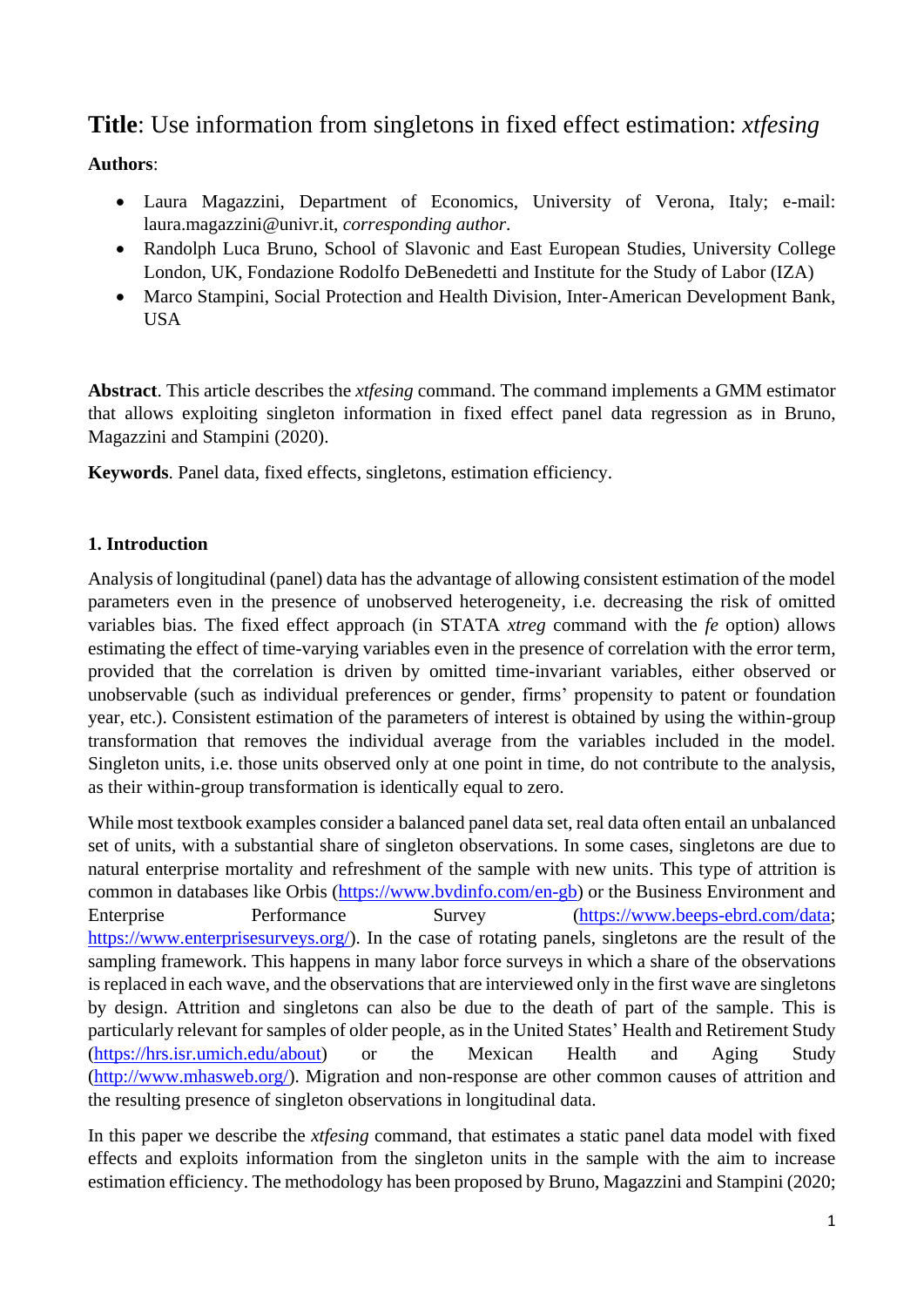henceforth BMS20). The method can also be used to "pool" panel datasets and cross-section observations from other survey waves as in Bruno and Stampini (2009).

*xtfesing* implements a two-step GMM estimator (Hansen, 1982). Its validity relies on the *homogeneity* assumption: it requires that the OLS bias is the same for the panel units and the singletons.

The paper proceeds as follow. Section 2 describes the methodology. Section 3 presents the syntax of the *xtfesing* command, its estimation options, and its post estimation characteristics. An example based on the STATA dataset "*nlswork*" is provided in Section 4.

### **2. Method**

 $\overline{a}$ 

Consider the linear static panel data model with individual effects  $(i = 1, ..., N; t = 1, ..., T_i)$ :

$$
y_{it} = x_{it}'\beta + u_i + e_{it} \tag{1}
$$

where  $y_{it}$  represents the dependent variable of interest measured on unit *i* at time *t*,  $x_{it}$  a  $k \times 1$  vector of observable characteristics of unit *i* at time *t* (an intercept can be included),  $\beta$  a  $k \times 1$  vector of parameters to be estimated, *u<sup>i</sup>* the individual effect and *eit* the idiosyncratic component. The variables in  $x_i$  are allowed to be arbitrarily correlated with  $u_i$ , but the assumption of strict exogeneity is imposed so that correlation of  $x_i$  with  $e_i$  is ruled out at any time  $(s = 1, ..., T_i)$ . The panel can be unbalanced: the number of time period observations for unit *i* equals *Ti*.

In the set-up of Model (1), the fixed effect estimator is consistent: the presence of an unbalanced<sup>1</sup> panel only complicates the notation, but does not affect the properties of the estimator.

Define  $\ddot{x}_{i, it} = x_{i, it} - \bar{x}_{i, i}$  with  $\bar{x}_{i, i} = \sum_t x_{i, it}/T_i$   $(j = 1, ..., k)$ , the individual demeaned independent variables. In the case of  $T_i = 1$  (singleton units),  $\ddot{x}_{i, it} = 0$  for each regressor *j*. The fixed effect estimator can be obtained as an instrumental variable estimator of Model (1) with instruments  $\ddot{x}_{j,it}$ . The following *k* moment conditions are therefore satisfied (see eq. 2 in BMS20):<sup>2</sup>

$$
E[\ddot{\boldsymbol{x}}_{it}(\mathbf{y}_{it} - \boldsymbol{x}_{it}'\boldsymbol{\beta})] = 0 \tag{2}
$$

In contrast, due to the possibility of correlation between the independent variables and the individual component *ui*, the OLS estimator may be biased. Denote with *b* the OLS bias, also the following moment conditions are satisfied (see eq. 3 in BMS20):

$$
E[\mathbf{x}_{it}(y_{it} - \mathbf{x}'_{it}(\beta + b))] = 0
$$
\n(3)

As an equal number of moment conditions and parameters is added, the estimated coefficients in  $\beta$ are unaffected. However, information from singleton units can be further exploited in order to obtain efficiency gains under the assumption that the OLS bias is the same for the singletons and those units that are observed more than once. Denote with  $i = s$  the singletons: the following moment condition can also be considered (see eq. 4 in BMS20):

$$
E[\mathbf{x}_{st}(y_{st} - \mathbf{x}'_{st}(\beta + b))] = 0
$$
\n(4)

<sup>&</sup>lt;sup>1</sup> The nature of "unbalance" should be random and not systematic, though.

<sup>&</sup>lt;sup>2</sup> If an intercept is included in the model, the corresponding variable in  $x_{it}$  should not be demeaned.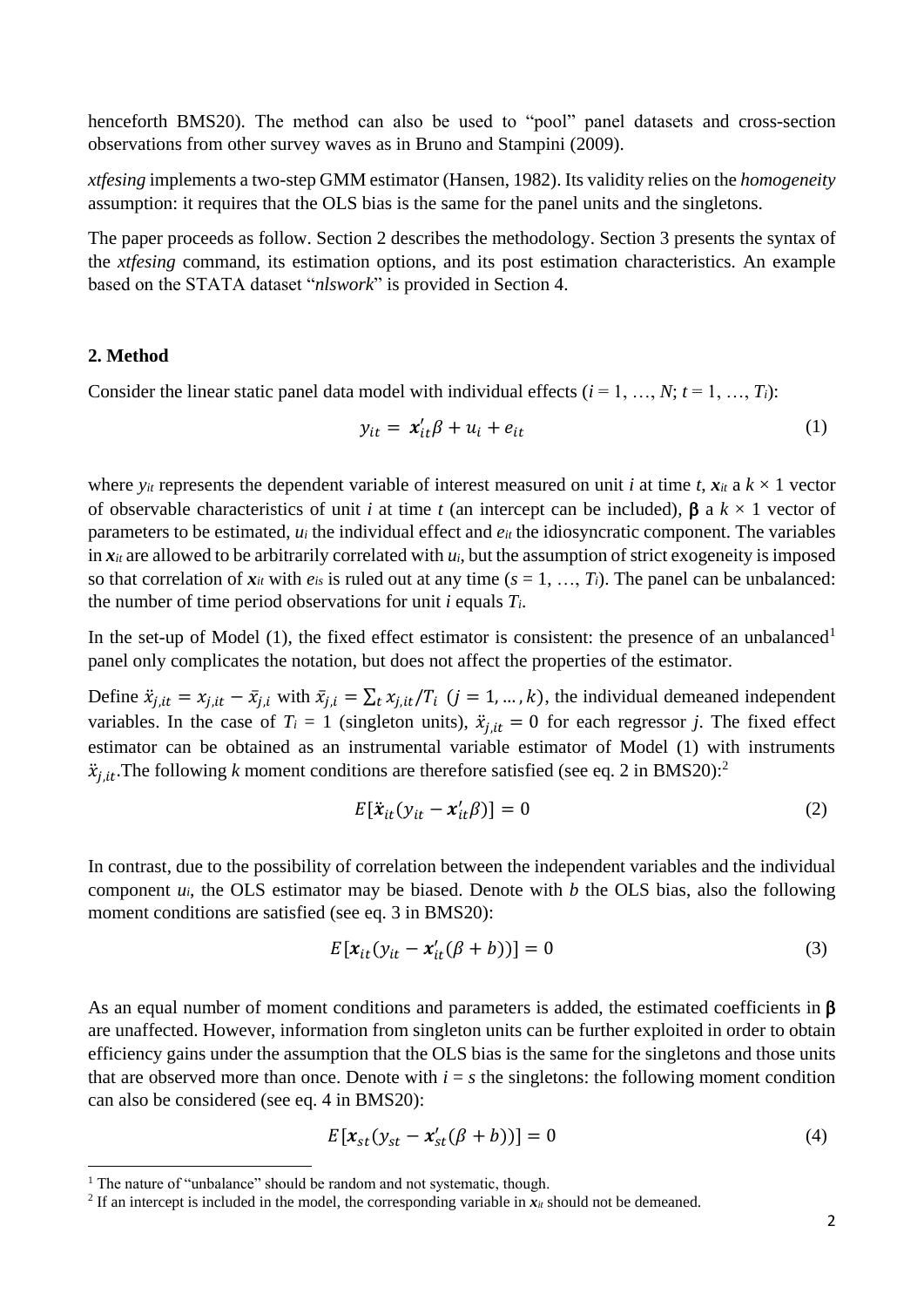We propose a GMM estimator based on moment conditions (2), (3), and (4). The computation considers a two-step procedure based on the *gmm* STATA command with clustered standard errors (cluster defined on the basis of the group variable that identifies the units). It includes the Windmeijer (2005)'s formula for the correction of the two-step estimated standard error.

The assumption of homogeneity can be tested using a regression framework or on the basis of the test of over-identifying conditions based on the value of the minimized GMM criterion. The two test statistics are provided with the proposed command. Please refer to BMS20 for details.

## **3. The xtfesing command**

The syntax of the *xtfesing* command is as follows

xtfesing *depvar* [*indepvars*] [if] [in] [, id(*varname*) nowindmeiejer level(#)]

where *depvar* represents the dependent variable and *indepvars* the list of independent variables. A subsample of the data can be specified using the if condition or in range, as usual.

The following options are available:

- id(*varname*) with the variable *varname* identifying the grouping variable. The option can be omitted when the variables identifying the panel dimensions have been specified with the *xtset* command. In this case the variable identifying the panel units is considered (if the option is omitted but no *xtset* command has been defined before *xtfesing*, an error message is displayed);
- *nowindmeijer*: by default, the standard error produced by *xtfesing* are computed using the Windmeijer (1995)'s correction. When the *nowindmeijer* option is specified, the default standard errors computed by the STATA's *gmm* command are reported;
- *level*(#) specifies the confidence level. The default value is 95 (95%).

The *xtfesing* command allows the use of the post-estimation command *predict*. The following options can be specified:

- $-xb$  a + xb, fitted values (the default)
- $ue$  u i + e it, the combined residual

The *xtfesing* command stores the following results in e():

- Scalars:

| $e$ (rank) | rank of $e(V)$                                  |
|------------|-------------------------------------------------|
| e(N)       | number of observations                          |
| e(Q)       | value of minimized GMM criterion                |
| e(J)       | value of J-test of overidentifying restrictions |
| $e(J_d f)$ | degrees of freedom of J-test                    |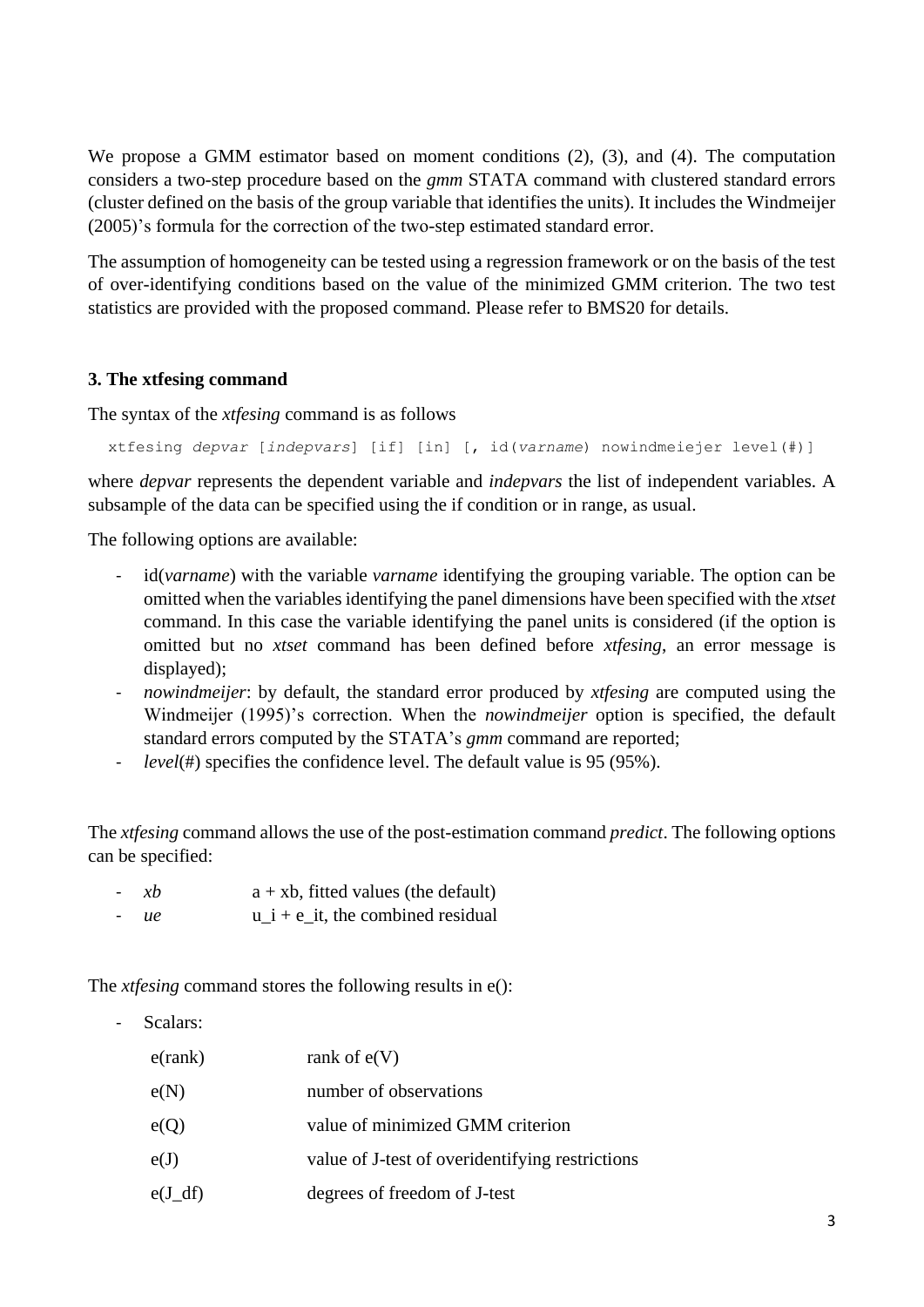| e(converged)           | 1 if converged, 0 otherwise                                   |
|------------------------|---------------------------------------------------------------|
| $e(N_{eq})$            | number of equations passed to <i>gmm</i> command, equal to 3  |
| e(k)                   | number of estimated parameters                                |
| $e(n$ _moments)        | number of moment conditions                                   |
| $e(N_{clust})$         | number of clusters                                            |
| $e(F_{100})$           | value of F statistic for regression-based test of homogeneity |
| $e(F_{\text{nom\_p}})$ | p-value of F statistics for homogeneity                       |
| e(NS)                  | number of singletons                                          |

- Macros:

| $e$ (cmd)          | xtfesing                                                                     |  |  |  |  |  |  |
|--------------------|------------------------------------------------------------------------------|--|--|--|--|--|--|
| e(cmdline)         | command line, as typed by the user                                           |  |  |  |  |  |  |
| $e$ (depvar)       | name of the dependent variable                                               |  |  |  |  |  |  |
| e(rhs)             | list of the independent variable(s)                                          |  |  |  |  |  |  |
| e(predict)         | <i>xtfesing_p</i> , name of the command used for <i>predict</i>              |  |  |  |  |  |  |
| $e$ (clustvar)     | name of clustering variable, also used to identify singletons                |  |  |  |  |  |  |
| $e$ (vcetype)      | Robust                                                                       |  |  |  |  |  |  |
| $e($ vce $)$       | cluster                                                                      |  |  |  |  |  |  |
| $e($ wmatrix $)$   | name of <i>clustvar</i> , equal to <i>varname</i> in the <b>id</b> () option |  |  |  |  |  |  |
| e(estimator)       | twostep                                                                      |  |  |  |  |  |  |
| $e$ (winit)        | Unadjusted                                                                   |  |  |  |  |  |  |
| e(nocommonesample) | nocommonesample                                                              |  |  |  |  |  |  |
| e(properties)      | b V                                                                          |  |  |  |  |  |  |

- Matrices:

| e(b)          | vector of the estimated coefficients                                                                             |  |  |  |  |  |  |  |
|---------------|------------------------------------------------------------------------------------------------------------------|--|--|--|--|--|--|--|
| e(V)          | variance-covariance matrix of the coefficients                                                                   |  |  |  |  |  |  |  |
| $e(V$ unc $)$ | uncorrected variance-covariance matrix of the coefficients,<br>if $e(V)$ computed according to Windmeijer (1995) |  |  |  |  |  |  |  |
| e(W)          | weight matrix used for final round of estimation                                                                 |  |  |  |  |  |  |  |
| e(S)          | moment covariance matrix used in robust VCE computations                                                         |  |  |  |  |  |  |  |
| e (init)      | initial values of the estimator                                                                                  |  |  |  |  |  |  |  |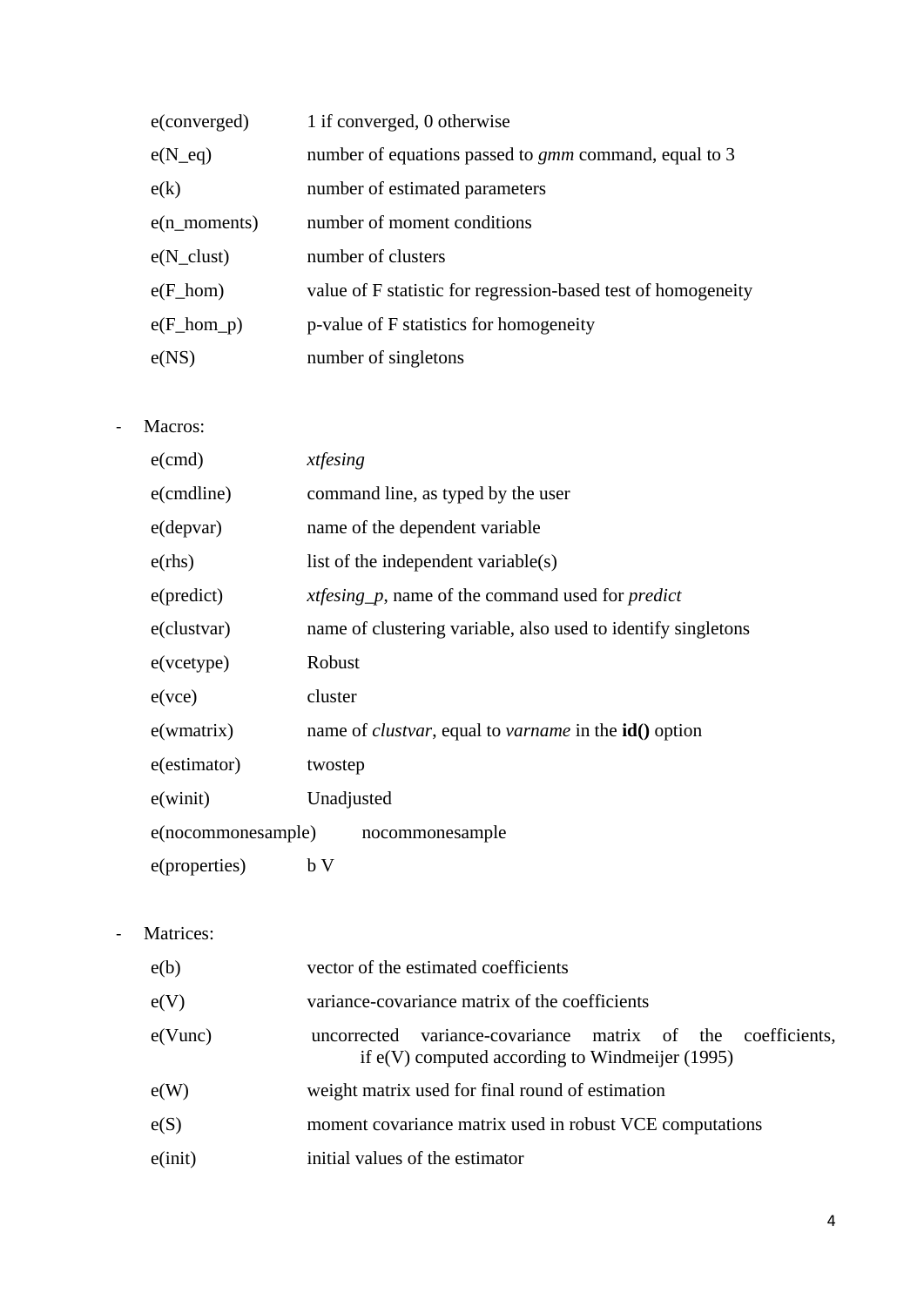#### **4. Example: a wage equation**

We consider the dataset *nlswork*, available online from the STATA website:<sup>3</sup>

. webuse nlswork

The dataset contains information on young women who were between the age of 14 and 26 in 1968. Data are extracted from the National Longitudinal Surveys (NLS) conducted by the U.S. Department of Labor.

We specify the panel dimensions by using the *xtset* command:

```
. xtset idcode year
panel variable: idcode (unbalanced)
 time variable: year, 68 to 88, but with gaps
         delta: 1 unit
```
The dataset contains 4711 units observed over 15 time periods (from 1968 to 1988, with some gaps). The panel is unbalanced: a description of the dataset structure with *xtdescribe* yields the following results:

| . xtdescribe                                   |                                                                                                                                                                                                                                                                                                                                                                |  |                         |                                                           |                     |     |
|------------------------------------------------|----------------------------------------------------------------------------------------------------------------------------------------------------------------------------------------------------------------------------------------------------------------------------------------------------------------------------------------------------------------|--|-------------------------|-----------------------------------------------------------|---------------------|-----|
|                                                | idcode: 1, 2, , 5159<br>year: 68, 69, , 88<br>Delta (year) = 1 unit<br>$Span(year) = 21 periods$                                                                                                                                                                                                                                                               |  |                         | (idcode*year uniquely identifies each observation)        | $n = 4711$<br>$T =$ | 15  |
| Distribution of T i: min $5\%$ 25% 50% 75% 95% |                                                                                                                                                                                                                                                                                                                                                                |  |                         | $\begin{matrix} 1 & 1 & 3 & 5 & 9 & 13 & 15 \end{matrix}$ |                     | max |
|                                                | Freq. Percent Cum.   Pattern                                                                                                                                                                                                                                                                                                                                   |  | ________________        |                                                           |                     |     |
| 89<br>87<br>86<br>61<br>56<br>54<br>54         | 114 $2.42$ $5.31$ $\dots\dots\dots\dots\dots\dots1$<br>$1.89$ $7.20$   1.11<br>$1.85$ 9.04   11<br>1.83  10.87   111111.1.11.1.11.1.11<br>$1.29$ $12.16$ $\ldots$ $11.11.11$<br>$1.19$ $13.35$   $11$<br>$1.15$ $14.50$   1.1.11<br>$1.15$ $15.64$ $\ldots$ 1.11.1.11.1.11<br>3974 84.36 100.00   (other patterns)<br>-------------------- <del>-</del> ------ |  |                         |                                                           |                     |     |
|                                                | 4711 100.00                                                                                                                                                                                                                                                                                                                                                    |  | XXXXXX.X.XX.X.XX.X.X.XX |                                                           |                     |     |

The two most common patterns are indeed singletons: 136 units are observed only in the first time period, and 114 are observed only in the last time period. Singletons also include units with a single

 $\overline{a}$ <sup>3</sup> We are running the example on STATA 15 so that the dataset is drawn from www.stata-press.com/data/r15.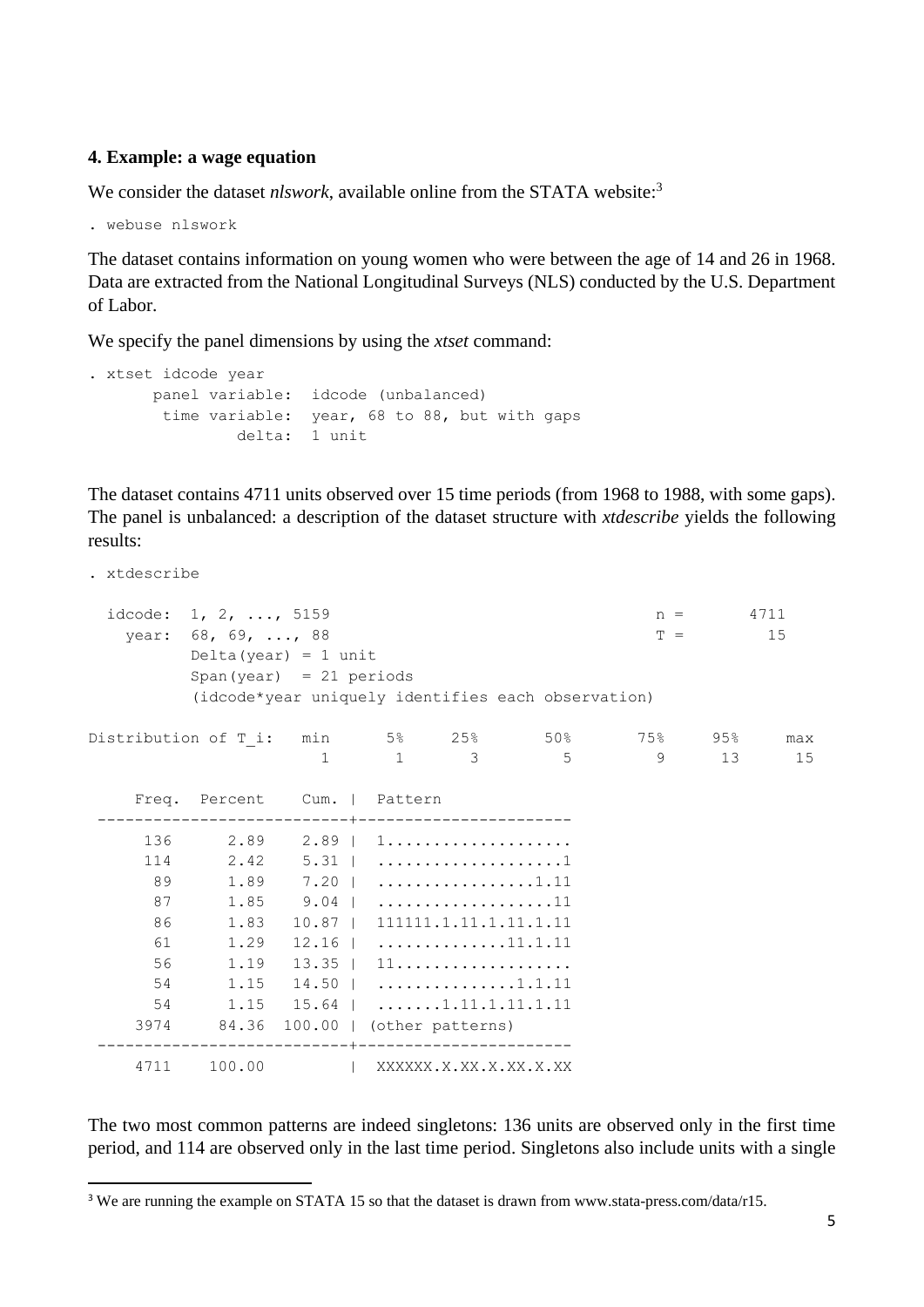observation at any intermediate time, plus units with more than one observation that enter the estimation sample only once due to missing values in the variables considered by the model. This last group is not counted with *xtdescribe* which is based on the number of lines occupied by each unit in the data set.

We consider the logarithm of wage (*ln wage*) as dependent variable and include among the independent variables total work experience (*ttl\_exp*) and its square, a dummy variable for union membership (*union*), the age of the woman, and three dummy variables to identify her residence (*south*, *c\_city*, and *not\_smsa*).

We first generate the square of the variable *ttl exp*:

. gen ttl  $exp2 =$  ttl  $exp^2$ 

 $\overline{\phantom{a}}$ 

As a benchmark for the proposed estimation procedure, we also consider the fixed effect estimator. Robust standard error, clustered over *idcode* are considered to account for the possibility of heteroskedasticity and autocorrelation in the idiosyncratic component. Some missing values are present so that the number of units decreases to 4150.<sup>4</sup>

| . xtreg ln wage ttl_exp* union age south c_city not_smsa, fe cluster(idcode) |                                                                                                                           |                                                                                 |                                                                  |                                                             |                                                                                                                                              |                                                                                             |
|------------------------------------------------------------------------------|---------------------------------------------------------------------------------------------------------------------------|---------------------------------------------------------------------------------|------------------------------------------------------------------|-------------------------------------------------------------|----------------------------------------------------------------------------------------------------------------------------------------------|---------------------------------------------------------------------------------------------|
| Fixed-effects (within) regression<br>Group variable: idcode                  |                                                                                                                           |                                                                                 |                                                                  |                                                             | Number of $obs = 19,226$<br>Number of groups = $4,150$                                                                                       |                                                                                             |
| $R-sq:$<br>within $= 0.1501$<br>between = $0.2892$<br>overall = $0.2364$     |                                                                                                                           |                                                                                 |                                                                  | Obs per group:                                              | $min =$<br>$avg =$<br>$max =$                                                                                                                | $\mathbf{1}$<br>$4.6\,$<br>12                                                               |
| corr(u i, Xb) = $0.1227$                                                     |                                                                                                                           |                                                                                 |                                                                  | F(7, 4149)<br>$Prob$ > $F$                                  | $\mathcal{L}(\mathcal{L}(\mathcal{L}))=\mathcal{L}(\mathcal{L}(\mathcal{L}))$<br>$=$<br>(Std. Err. adjusted for 4,150 clusters in idcode)    | 179.70<br>0.0000                                                                            |
|                                                                              | ln wage   Coef. Std. Err. t P> t  [95% Conf. Interval]                                                                    | Robust                                                                          |                                                                  |                                                             |                                                                                                                                              |                                                                                             |
| ttl exp2  <br>age  <br>south  <br>c city  <br>not smsa  <br>cons             | ttl_exp   .0653815<br>$-.000965$<br>union   .0961601<br>$-.0180308$<br>$-.0649143$<br>.0067234<br>$-.0888541$<br>1.920127 | .0038493<br>.000127<br>.0093992<br>.0018058<br>.0212538<br>.0122647<br>.0401127 | 16.99<br>$-7.60$<br>10.23<br>$-9.99$<br>$-3.05$<br>0.55<br>47.87 | 0.000<br>0.000<br>0.000<br>0.000<br>0.002<br>0.584<br>0.000 | .0578348 .0729282<br>$-.001214$<br>.0777326<br>$-.0215711$<br>$-.1065831$<br>$-.017322$<br>$.0190039$ $-4.68$ 0.000 $- .1261118$<br>1.841485 | $-.0007161$<br>.1145876<br>$-.0144905$<br>$-.0232455$<br>.0307689<br>$-.0515964$<br>1.99877 |
| rho                                                                          | sigma u   .36937539<br>sigma e   .25428694<br>.67845928                                                                   | (fraction of variance due to u i)                                               |                                                                  |                                                             |                                                                                                                                              |                                                                                             |

<sup>&</sup>lt;sup>4</sup> Validity of panel data estimators with unbalanced datasets relies on the assumption that observability is not due to endogenous reasons. In particular, the fixed effect estimator would not be affected by selectivity bias if selection is dependent upon the individual effect *ui*. In this framework, selection can also depend on the idiosyncratic component *eit*, provided that the relationship is time invariant (Verbeek, 2004, p. 383).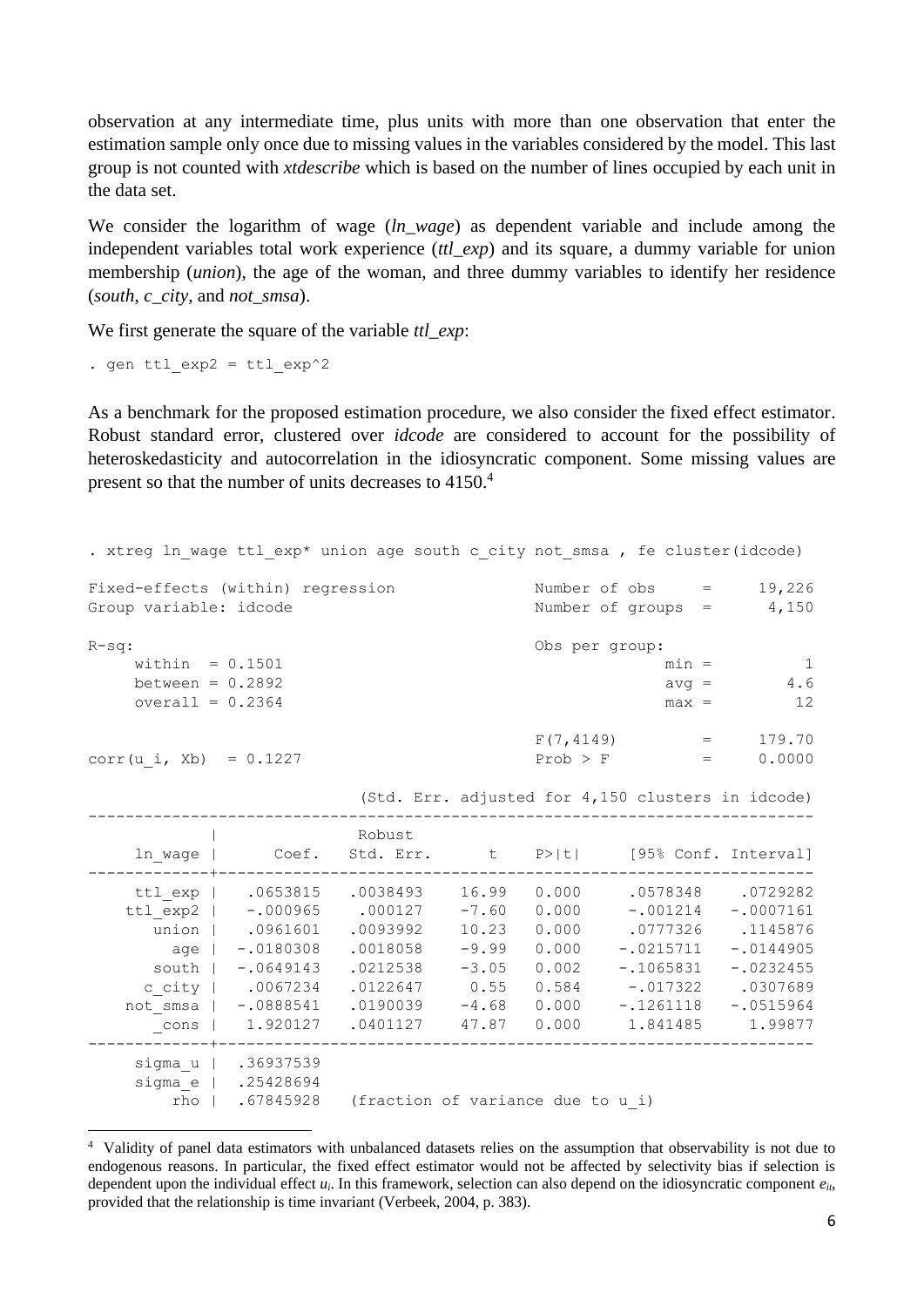------------------------------------------------------------------------------

Overall, the estimation sample includes 665 singletons: the presence of singletons is reflected in the number of years of observations, which ranges from 1 to 12.

The same equation is estimated using the BMS20 procedure implemented with the *xtfesing* command:

| . xtfesing ln wage ttl exp* union age south c city not smsa                                    |                                                                                                            |                                                                                              |                                                                              |                                                                      |                                                                                                                |                                                                                                         |
|------------------------------------------------------------------------------------------------|------------------------------------------------------------------------------------------------------------|----------------------------------------------------------------------------------------------|------------------------------------------------------------------------------|----------------------------------------------------------------------|----------------------------------------------------------------------------------------------------------------|---------------------------------------------------------------------------------------------------------|
| GMM estimation results                                                                         |                                                                                                            |                                                                                              |                                                                              |                                                                      |                                                                                                                |                                                                                                         |
| Total number of observations                                                                   | Total number of units<br>Number of singletons                                                              | 19226<br>4150                                                                                |                                                                              |                                                                      | 665 (16.02% of total n. of units)<br>(Std. Err. adjusted for 4,150 clusters in idcode)                         |                                                                                                         |
| ln wage                                                                                        | Coef.                                                                                                      | Robust                                                                                       |                                                                              |                                                                      | Std. Err. z P> z  [95% Conf. Interval]                                                                         |                                                                                                         |
| beta                                                                                           |                                                                                                            |                                                                                              |                                                                              |                                                                      |                                                                                                                |                                                                                                         |
| ttl exp  <br>ttl exp2  <br>union  <br>age  <br>south  <br>c city  <br>not smsa  <br>cons       | .0661623<br>$-.0009941$<br>.0969912<br>$-.0179975$<br>$-.0622753$<br>.0079747<br>$-.0885119$<br>1.913807   | .0038393<br>.0001264<br>.0093628<br>.0017986<br>.0212104<br>.0122257<br>.0189696<br>.0401152 | 17.23<br>$-7.86$<br>10.36<br>$-10.01$<br>$-2.94$<br>0.65<br>$-4.67$<br>47.71 | 0.000<br>0.000<br>0.000<br>0.000<br>0.003<br>0.514<br>0.000<br>0.000 | .0586374<br>$-.0012419$<br>.0786405<br>$-.0215226$<br>$-.1038469$<br>$-.0159872$<br>$-.1256915$<br>1.835183    | .0736873<br>$-.0007464$<br>.115342<br>$-.0144724$<br>$-.0207036$<br>.0319366<br>$-.0513322$<br>1.992432 |
| bias<br>ttl exp  <br>ttl exp2<br>union  <br>age  <br>south  <br>c city  <br>not smsa  <br>cons | .0040013<br>$-.0002135$<br>.0600835<br>.0064886<br>$-.075591$<br>$-.0333657$<br>$-.1280753$<br>$-.1523933$ | .0041352<br>.0001517<br>.012065<br>.0018698<br>.0225083<br>.0150273<br>.0212832<br>.0412182  | 0.97<br>$-1.41$<br>4.98<br>3.47<br>$-3.36$<br>$-2.22$<br>$-6.02$<br>$-3.70$  | 0.333<br>0.159<br>0.000<br>0.001<br>0.001<br>0.026<br>0.000<br>0.000 | $-.0041036$<br>$-.0005108$<br>.0364364<br>.0028239<br>$-.1197065$<br>$-.0628186$<br>$-.1697896$<br>$-.2331795$ | .0121062<br>.0000838<br>.0837305<br>.0101532<br>$-.0314756$<br>$-.0039127$<br>$-.086361$<br>$-.0716072$ |
| Hansen-based test of homogeneity:<br>Regression-based test of homogeneity:                     |                                                                                                            |                                                                                              | $J =$<br>$F =$                                                               |                                                                      | 12.68 ( $p$ -value =<br>1.69 ( $p$ -value =                                                                    | 0.123)<br>0.096)                                                                                        |
|                                                                                                |                                                                                                            |                                                                                              |                                                                              |                                                                      |                                                                                                                |                                                                                                         |

The option *id*() is omitted because we previously defined the panel through the command *xtset*. The variable *idcode* is therefore considered to identify the units.

At the top of the table of results, we have information on the total number of observations (19226), the total number of units (4150) and the number of singletons (665, corresponding to 16.02% of the total number of units).

The table of results reports the estimated coefficients for "beta" (the consistent estimator of the coefficient of interest) and the OLS "bias" for each variable in the estimated equation. Note that when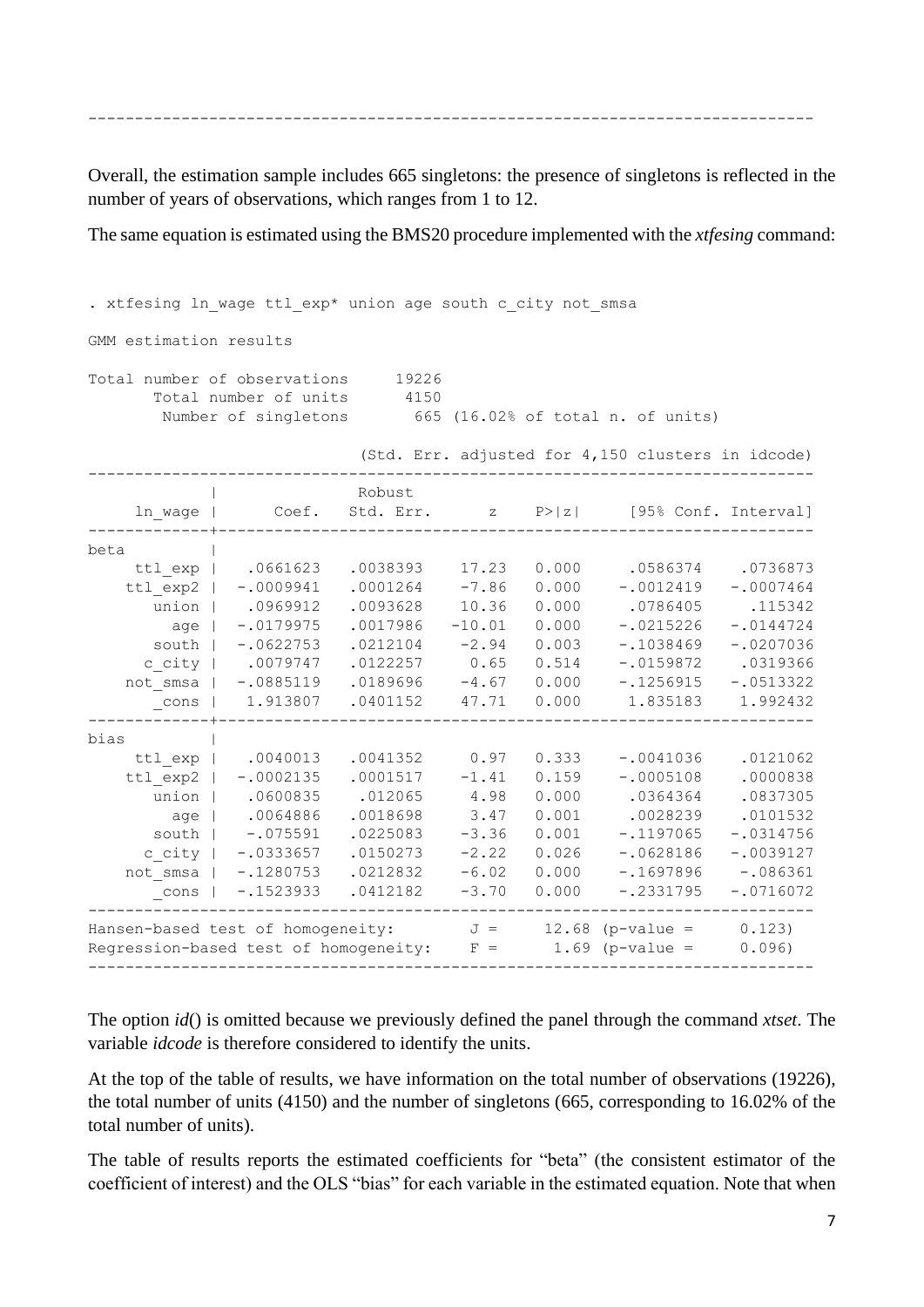the *predict* command is invoked after *xtfesing*, only the coefficients in "beta" are considered for computing predicted values and residuals (coefficients in "bias" are not included in the computations).

At the bottom, the table reports the two tests of the homogeneity assumption, required for the validity of the proposed approach:

- The Hansen-based test of homogeneity, corresponding to the test of overidentifying restrictions for the GMM estimation, produces a value of 12.68 with a p-value of 0.123;
- The regression-based test of homogeneity produces a value of 1.69 with a p-value of 0.096.

Both tests do not reject the null hypothesis of homogeneity at the 5% level of significance, so that the BMS20 procedure can be applied to these data.

In this specific case, the reduction in the standard errors is limited (or null). As pointed in BMS20, efficiency gains can be negligible with a long time dimension or when the share of singleton is not substantial.

For illustration purposes, we limit the analysis to the last three years of the dataset (85, 87, and 88). We also restrict the sample, and only include white women. In this way, we "artificially" generate a dataset characterized by a small time dimension and a larger (even though, still fairly limited) share of singletons.

| . xtreg ln wage ttl exp* union age south c city not smsa if year>=85 & race==1,<br>fe cluster(idcode) |                                                        |                                   |                    |                |                                                   |                |  |  |  |  |  |
|-------------------------------------------------------------------------------------------------------|--------------------------------------------------------|-----------------------------------|--------------------|----------------|---------------------------------------------------|----------------|--|--|--|--|--|
| Number of $obs = 4,408$<br>Fixed-effects (within) regression                                          |                                                        |                                   |                    |                |                                                   |                |  |  |  |  |  |
| Group variable: idcode                                                                                |                                                        |                                   | Number of groups = | 2,053          |                                                   |                |  |  |  |  |  |
| $R-sq:$                                                                                               |                                                        |                                   |                    | Obs per group: |                                                   |                |  |  |  |  |  |
| within = $0.0749$                                                                                     |                                                        |                                   |                    |                | $min =$                                           | $\overline{1}$ |  |  |  |  |  |
| between = $0.2816$                                                                                    |                                                        |                                   |                    |                | $avg =$                                           | 2.1            |  |  |  |  |  |
| overall = $0.2561$                                                                                    |                                                        |                                   |                    |                | $max =$                                           | 3              |  |  |  |  |  |
|                                                                                                       |                                                        |                                   |                    |                | $F(7, 2052) = 24.13$                              |                |  |  |  |  |  |
| corr(u i, Xb) = $0.0353$                                                                              |                                                        |                                   |                    | $Prob$ > $F$   | $\mathbf{r} = \mathbf{r} \mathbf{r}$              | 0.0000         |  |  |  |  |  |
|                                                                                                       |                                                        |                                   |                    |                | (Std. Err. adjusted for 2,053 clusters in idcode) |                |  |  |  |  |  |
|                                                                                                       |                                                        | Robust                            |                    |                |                                                   |                |  |  |  |  |  |
| ln wage                                                                                               | Coef.                                                  |                                   |                    |                | Std. Err. t P> t  [95% Conf. Interval]            |                |  |  |  |  |  |
|                                                                                                       | ttl exp   .0856074                                     | $.0158313$ $5.41$                 |                    | 0.000          | .0545604 .1166544                                 |                |  |  |  |  |  |
|                                                                                                       | ttl exp2   -.0014964                                   | $.0003506 -4.27 0.000$            |                    |                | $-.0021841$                                       | $-.0008088$    |  |  |  |  |  |
|                                                                                                       | union   .0837033                                       | $.0210204$ 3.98                   |                    | 0.000          | .0424798 .1249267                                 |                |  |  |  |  |  |
|                                                                                                       | age   -.0142388                                        | .0115589                          | $-1.23$            | 0.218          | $-.0369072$ .0084295                              |                |  |  |  |  |  |
|                                                                                                       | south   -.0560606                                      | .0671243                          | $-0.84$            | 0.404          | $-.1876994$ .0755782                              |                |  |  |  |  |  |
|                                                                                                       | c city   .0454149                                      | $.0353415$ 1.29 0.199             |                    |                | $-.023894$ .1147238                               |                |  |  |  |  |  |
|                                                                                                       | not smsa   -.0777794                                   |                                   |                    |                | $.0458192$ $-1.70$ 0.090 $-.1676364$ .0120776     |                |  |  |  |  |  |
| cons                                                                                                  | 1.68503                                                | .3042241                          | 5.54               | 0.000          | 1.08841                                           | 2.28165        |  |  |  |  |  |
| rho                                                                                                   | sigma u   .4272089<br>sigma e   .20786549<br>.80857291 | (fraction of variance due to u i) |                    |                |                                                   |                |  |  |  |  |  |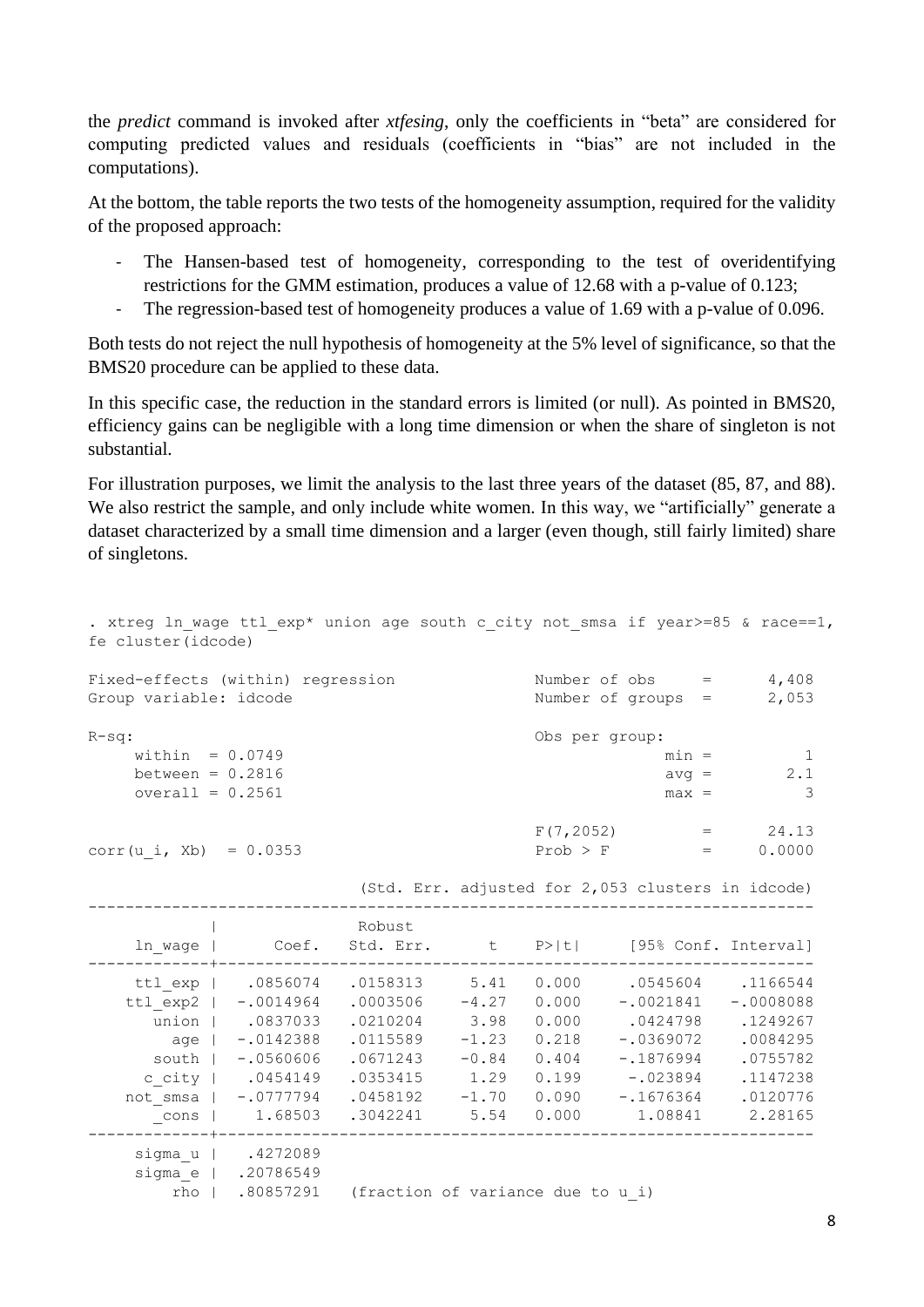------------------------------------------------------------------------------

. xtfesing ln\_wage ttl\_exp\* union age south c\_city not\_smsa if year>=85 & race==1

GMM estimation results

| Total number of observations |  |                      | 4408 |  |  |  |                                   |
|------------------------------|--|----------------------|------|--|--|--|-----------------------------------|
| Total number of units        |  |                      | 2053 |  |  |  |                                   |
|                              |  | Number of singletons |      |  |  |  | 573 (27.91% of total n. of units) |

|          |                                       |                     |         |        | (Std. Err. adjusted for 2,053 clusters in idcode) |             |
|----------|---------------------------------------|---------------------|---------|--------|---------------------------------------------------|-------------|
| ln wage  | Coef.                                 | Robust<br>Std. Err. | Z       | P >  z | [95% Conf. Interval]                              |             |
| beta     |                                       |                     |         |        |                                                   |             |
| ttl exp  | .0864941                              | .0157324            | 5.50    | 0.000  | .0556592                                          | .1173289    |
| ttl exp2 | $-.0014791$                           | .0003499            | $-4.23$ | 0.000  | $-.0021649$                                       | $-.0007933$ |
| union    | .0850271                              | .0209337            | 4.06    | 0.000  | .0439977                                          | .1260565    |
| age      | $-.0157543$                           | .0115209            | $-1.37$ | 0.171  | $-.0383348$                                       | .0068263    |
| south    | $-.0565427$                           | .0669068            | $-0.85$ | 0.398  | $-.1876775$                                       | .0745922    |
| c city   | .0440417                              | .0352062            | 1.25    | 0.211  | $-.0249611$                                       | .1130446    |
| not smsa | $-.0814644$                           | .0457795            | $-1.78$ | 0.075  | $-.1711906$                                       | .0082619    |
| cons     | 1.727003                              | .3030677            | 5.70    | 0.000  | 1.133001                                          | 2.321005    |
| bias     |                                       |                     |         |        |                                                   |             |
| ttl exp  | .0010469                              | .0173146            | 0.06    | 0.952  | $-.0328892$                                       | .034983     |
| ttl exp2 | $-.0001146$                           | .0004621            | $-0.25$ | 0.804  | $-.0010203$                                       | .0007912    |
| union    | .0664312                              | .0277637            | 2.39    | 0.017  | .0120153                                          | .120847     |
| age      | .0076781                              | .0116198            | 0.66    | 0.509  | $-10150962$                                       | .0304525    |
| south    | .0309872                              | .068533             | 0.45    | 0.651  | $-.103335$                                        | .1653093    |
| c city   | $-.0289911$                           | .041279             | $-0.70$ | 0.482  | $-.1098965$                                       | .0519142    |
| not smsa | $-.137757$                            | .0481799            | $-2.86$ | 0.004  | $-.2321879$                                       | $-.0433261$ |
| cons     | $-.2587639$                           | .3101621            | $-0.83$ | 0.404  | $-.8666705$                                       | .3491426    |
|          | Hansen-based test of homogeneity:     |                     | $J =$   |        | 16.86 ( $p$ -value =                              | 0.032)      |
|          | Regression-based test of homogeneity: |                     | $F =$   | 2.21   | $(p-value =$                                      | 0.024)      |
|          |                                       |                     |         |        |                                                   |             |

In this case, standard errors tend to be lower when using *xtfesing* as compared to *xtreg*. The homogeneity assumption is not rejected at the 1% level of significance.

BMS20 considers cases in which the share of singletons reaches or exceeds 50%. They show that, in those cases, the procedure implemented by *xtfesing* leads to large improvements in estimation efficiency.

#### **References**

Bruno, R., Magazzini, L., and Stampini, M. (2020): Exploiting Information from Singletons in Panel Data Analysis: a GMM Approach, *Economics Letters*, doi: 10.1016/j.econlet.2019.07.004.

Bruno, R.L., and Stampini, M. (2009): Joining Panel Data with Cross-Sections for Efficiency Gains, *Giornale degli Economisti e Annali di Economia, Nuova Serie* 68(2), 149-173.